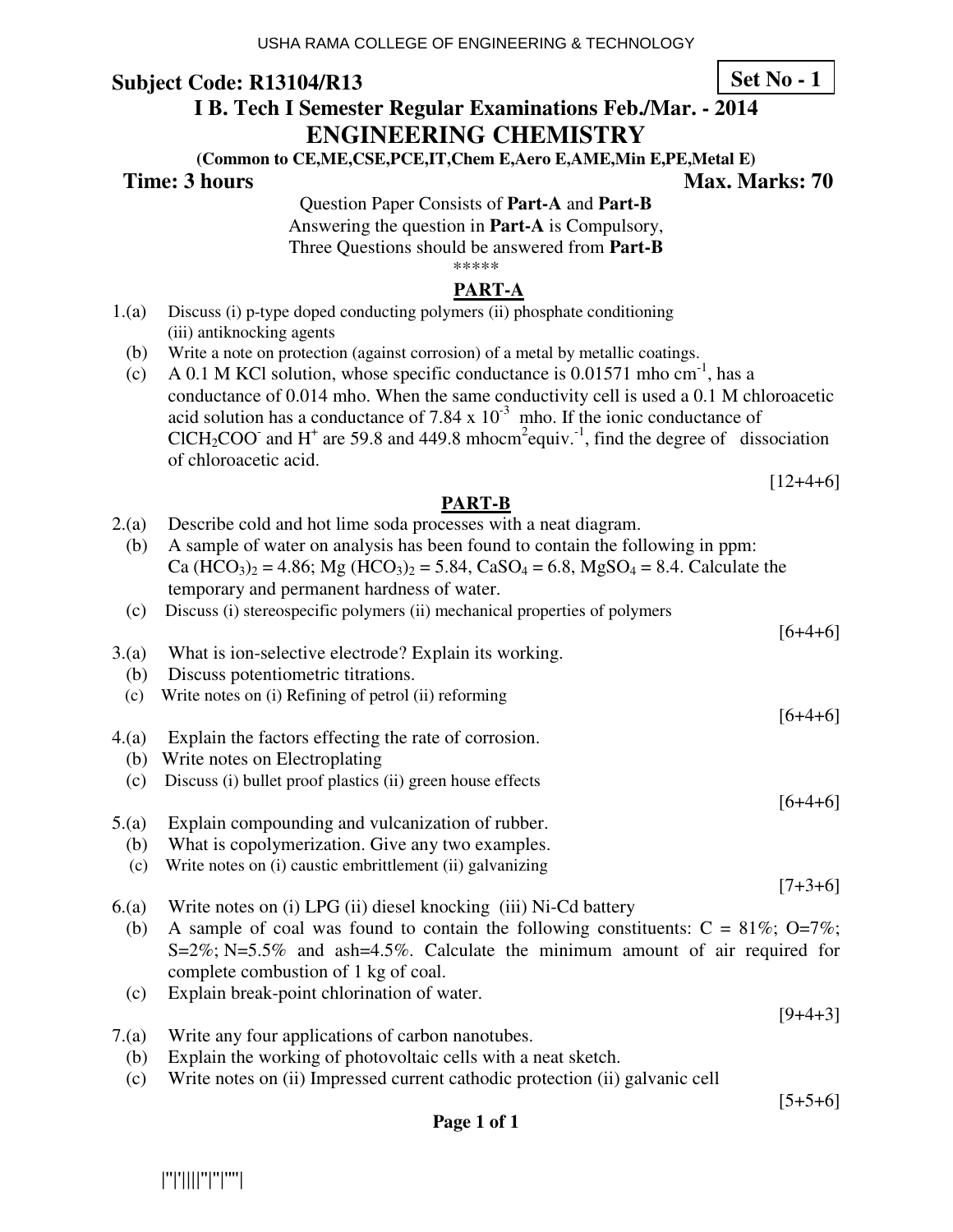**ENGINEERING CHEMISTRY (Common to CE,ME,CSE,PCE,IT,Chem E,Aero E,AME,Min E,PE,Metal E)** 

> Question Paper Consists of **Part-A** and **Part-B** Answering the question in **Part-A** is Compulsory, Three Questions should be answered from **Part-B**

### **Subject Code: R13104/R13 I B. Tech I Semester Regular Examinations Feb./Mar. - 2014**

\*\*\*\*\* **PART-A** 

- 1.(a) Name the various fractions obtained during fractional distillation of crude oil and indicate their boiling point ranges and uses of various fractions.
- (b) The ion conductance of  $H^+$  and butyrate ions are 339.8 and 30.6 Scm<sup>2</sup> equiv<sup>-1</sup> respectively. When same conductance cell is employed 0.1 M KCl and 0.1 M butyric acid recorded conductances of 1.3 x  $10^{-2}$  and 5.25 x  $10^{-4}$  Scm<sup>2</sup> respectively. If the conductivity of the above KCl solution is  $0.0121$  S cm<sup>-1</sup>, calculate the degree of dissociation of butyric acid.
	- (c) Write notes on (i) turbine deposits (ii) Anodized coatings (iii) Solar reflectors

### **PART-B**

- 2.(a) Describe (i) zeolite process (ii) Priming and foaming (b) Calculate the amount of lime and soda required for the softening of 150 liters of water,
	- which is analyzed as: temporary hardness  $= 20$  ppm; permanent hardness  $= 15$  ppm; permanent Mg hardness = 10 ppm.
	- (c) Discuss the preparation of Bakelite and Thiokol and mention their uses.

3.(a) Explain with neat diagrams the working of (i) glass electrode (ii) concentration cell (iii) Lechlanche cell

- (b) Describe any one method of catalytic cracking process for obtaining gasoline.
- 4.(a) Explain electrochemical corrosion.
	- (b) Explain galvanizing and tinning.
	- (c) Describe any two methods of synthesis in green chemistry.
- 5.(a) Describe with neat sketches, any two moulding techniques of plastics.
	- (b) What are the drawbacks of natural rubber.
	- (c) What are the different constituents of paints and give their function.
	- (d) Write notes on caustic embrittlement.
- 6.(a) Define calorific value, HCV and LCV. Calculate the gross and net calorific value of coal having the following compositions  $C = 83\%$ ; H = 10%; S = 1%, N = 3%, Ash = 3%. Latent heat of steam  $= 587$  cal/g.
	- (b) Discuss (i) applications of Kohlrausch law (ii) scales and sludges
- 7.(a) Write notes on (i) deterioration of cement concrete (ii) Types of Liquid crystals (iii) Need of green chemistry
	- (b) Explain (i) electrochemical cell (ii) metal cladding

#### **Page 1 of 1**

|''|'||||''|''|''''|

### **Time: 3 hours Max. Marks: 70**  Max. Marks: 70

**Set No - 2**

 $[6+4+6]$ 

 $[10+6]$ 

 $[6+7+9]$ 

 $[6+4+6]$ 

 $[6+4+3+3]$ 

 $[10+6]$ 

 $[10+6]$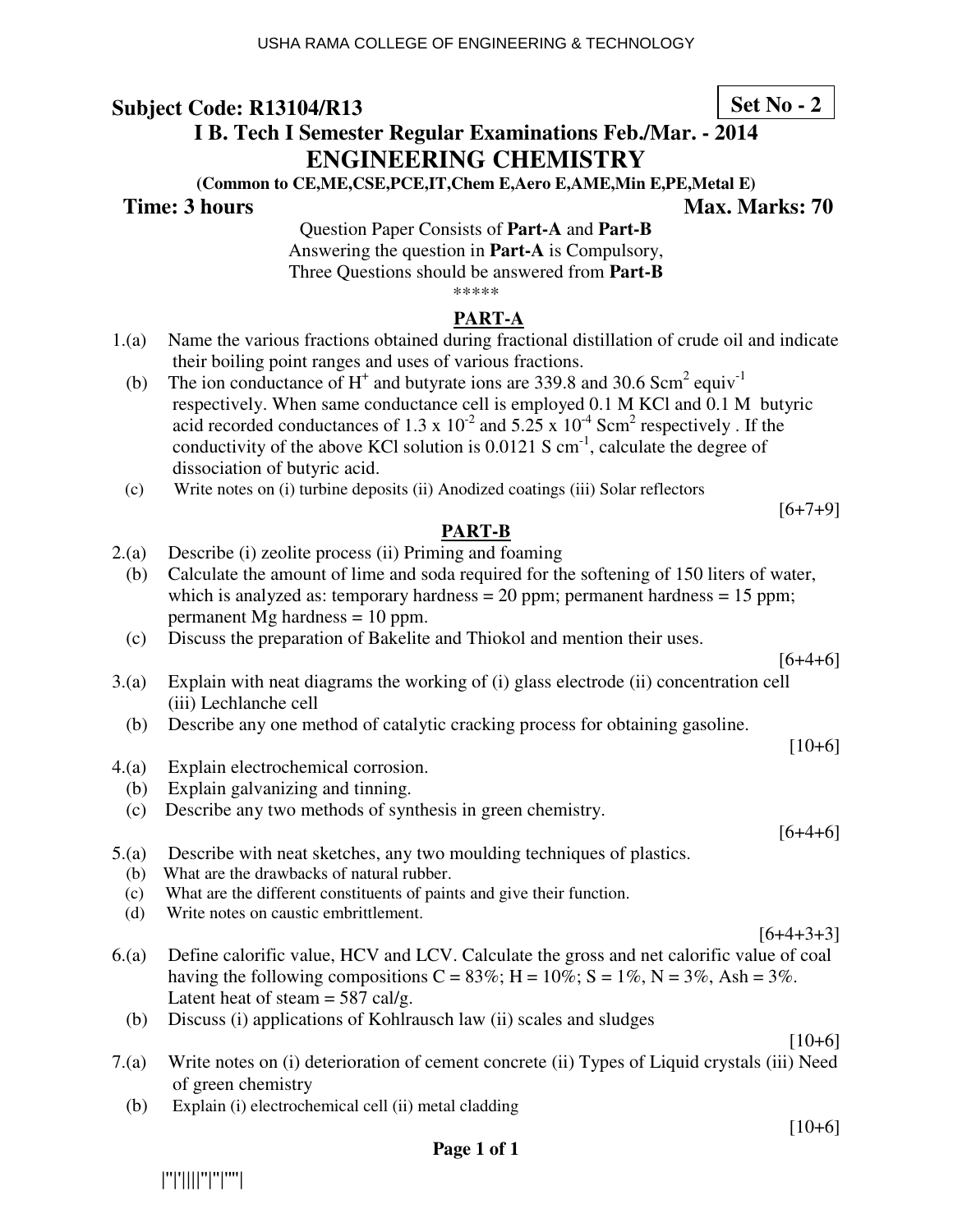# **Subject Code: R13104/R13**

|''|'||||''|''|''''|

# **I B. Tech I Semester Regular Examinations Feb./Mar. - 2014 ENGINEERING CHEMISTRY**

**(Common to CE,ME,CSE,PCE,IT,Chem E,Aero E,AME,Min E,PE,Metal E)** 

### **Time: 3 hours Max. Marks: 70**  Max. Marks: 70

Question Paper Consists of **Part-A** and **Part-B** Answering the question in **Part-A** is Compulsory, Three Questions should be answered from **Part-B** \*\*\*\*\*

### **PART-A**

- 1.(a) Write notes on (ii) CNG (ii) properties of Thiokol (iii) phosphate coatings
- (b) Explain the mechanism of setting and hardening of cement.
- (c) Calculate the amount of lime (84% pure) and soda (92% pure) required for softening 10, 000 litres of water containing the following salts per litre:  $Ca(HCO<sub>3</sub>)<sub>2</sub> = 40.5$  mg;  $Mg(HCO<sub>3</sub>)<sub>2</sub> = 36.5$  mg;  $MgSO<sub>4</sub> = 30$  mg;  $CaSO<sub>4</sub> = 34$  mg;  $CaCl<sub>2</sub> = 27.75$  mg and NaCl = 10 mg. Also calculate the temporary hardness and permanent hardness of the water sample.

 $[7+6+9]$ 

### **PART-B**

- 2.(a) Describe with neat sketch ion exchange process of softening of water.
	- (b) Write notes on (i) scales and sludges (ii) tacticity
	- (c) What is condensation polymerization? Explain with example.
- 3.(a) Describe the construction and working of hydrogen-oxygen fuel cell.
- (b) At 25  $\mathrm{^{0}C}$ , the equivalent conductivities at infinite dilution of HCl, CH<sub>3</sub>COONa and NaCl are  $428.03, 93.\overline{3}$ , and  $125.78 \text{ ohm}^{-1} \text{cm}^2 \text{equiv}^{-1}$  respectively. Calculate the equivalent conductance of acetic acid at infinite dilution
	- (c) Discuss the ultimate analysis of coal

 $[7+3+6]$ 

- 4.(a) Discuss the mechanism of dry corrosion. Explain the role of oxide film in dry corrosion.
	- (b) Explain the importance of design and selection of materials in controlling corrosion.
	- (c) Describe any two preparation methods for carbon nanotubes with neat sketch diagrams.

 $[6+4+6]$ 

 $[4+6+6]$ 

- 5.(a) Explain free radical mechanism of addition polymerization.
	- (b) Write the preparation and uses of (i) PVC (ii) Bakelite
	- (c) Write notes on (i) Reverse Osmosis (ii) anodic and cathodic inhibitors
- 6. Write notes on (i) refining (ii) octane number (iii) antiknocking agents (iv) cold lime soda process (v) calomel electrode
- 7.(a) Write any four applications of (i) green chemistry (ii) liquid crystals (iii) fullerenes

**Page 1 of 1** 

(b) Write notes on (i) drying, semidrying and nondrying oils (ii) Kohlrausch law

 $[10+6]$ 

[16]

 $[6+8+2]$ 

**Set No - 3**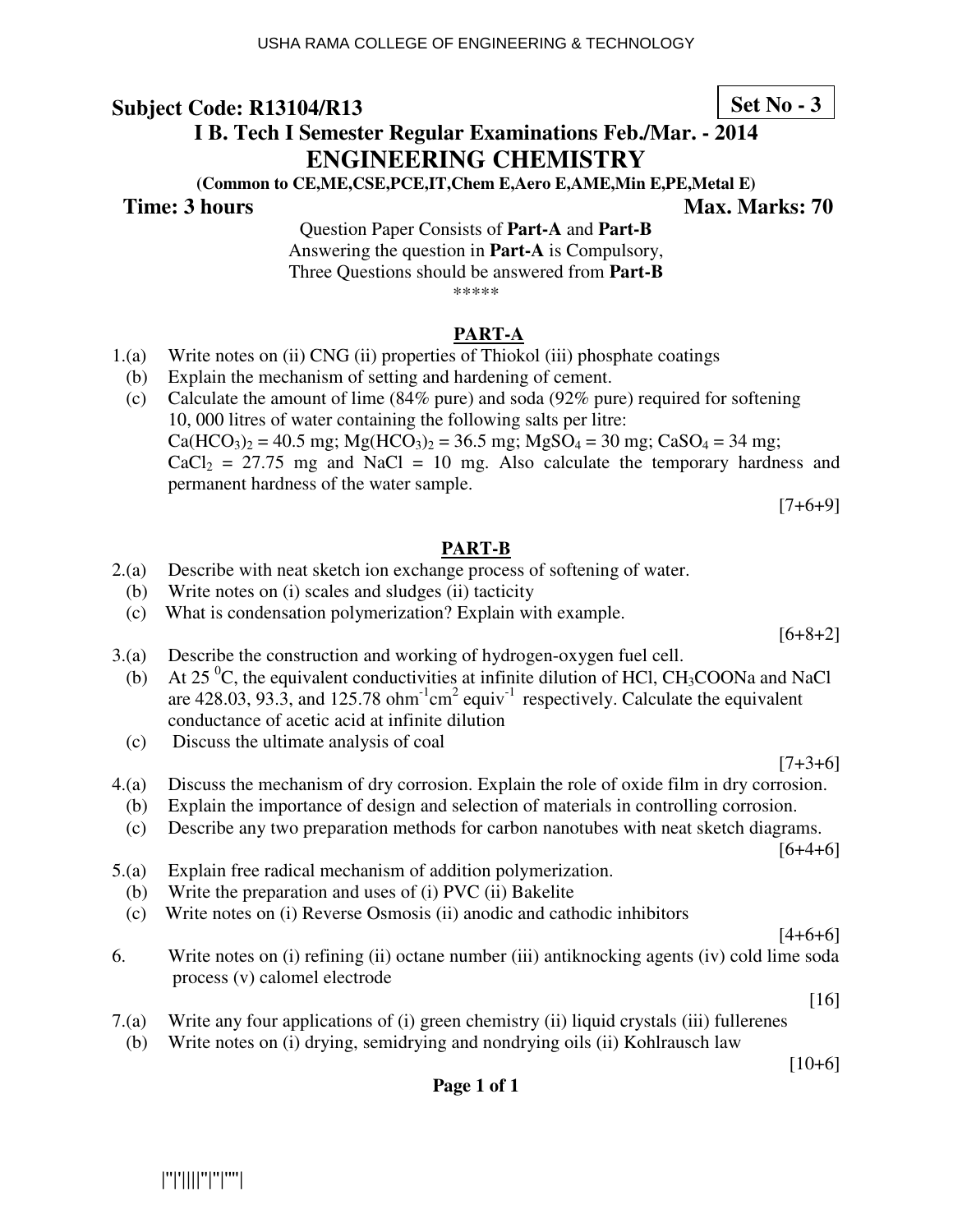### **Subject Code: R13104/R13 I B. Tech I Sem Regular Examinations Feb./Mar. - 2014 ENGINEERING CHEMISTRY**

**(Common to CE,ME,CSE,PCE,IT,Chem E,Aero E,AME,Min E,PE,Metal E)** 

### **Time: 3 hours Max. Marks: 70 Max. Marks: 70**

Question Paper Consists of **Part-A** and **Part-B** Answering the question in **Part-A** is Compulsory, Three Questions should be answered from **Part-B** \*\*\*\*\*

### **PART-A**

- 1.(a) Write notes on (i) breakpoint chlorination (ii) ionic liquids as green solvents for green synthesis (iii) electroless plating
	- (b) A sample of coal containing 93% C; 5% H; 2% ash. When this coal was tested in the laboratory for its calorific value in the bomb calorimeter, the following data was obtained: Weight of coal burnt =  $0.95$  g; Weight of water taken =  $600$ g water equivalent of bomb and calorimeter = 2,000 g, rise of temperature =  $2.84^{\circ}$ C; Cooling correction =  $0.02^{\circ}$ C; Fuse wire correction = 12.0 cal; acid correction = 55 cal. Calculate the net and gross calorific value of the coal in cal/g. (Assume the latent heat of condensation of steam as  $580 \text{ cal/g}$
	- (c) Compare galvanic series with electrochemical series.

 $[12+5+5]$ 

### **PART-B**

- 2.(a) Write notes on (i) demineralization process (ii) sterilization of water
	- (b) A sample of water contains the following dissolved salts per litre:  $Mg(HCO<sub>3</sub>)<sub>2</sub> = 25$  mg;  $MgCl_2 = 28$  mg;  $CaSO_4 = 24$  mg;  $CaCl_2 = 84$  mg. Calculate the temporary and permanent hardness.
	- (c) Discuss the physical and mechanical properties of polymers.

 $[6+4+6]$ 

- 3.(a) What are secondary batteries? Give an example and explain its construction and working.
	- (b) Describe conductometric titrations of acids and bases.
	- (c) Write notes on (i) petrol knocking and diesel knocking (ii) characteristics of a good fuel.
- 4.(a) Discuss on differential aeration corrosion
	- (b) Write notes on (i) Pilling- Bed worth rule (ii) passivity (iii) solar cells (iv) chemical vapour deposition method of CNTs

[4+12]

 $[5+5+6]$ 

- 5.(a) Write notes on (i) stereospecific polymers (ii) Injection moulding (iii) vulcanization
	- (b) Explain (i) metal cladding (ii) calgon and phosphate conditioning

 $[10+6]$ 

- 6.(a) Describe moving bed catalytic cracking method with a neat labeled diagram.
	- (b) Write notes on flue analysis and its significance.
	- (c) Explain how specific and equivalent conductances of a strong electrolyte vary with dilution.
	- (d) Discuss boiler corrosion.

 $[6+4+3+3]$ 

### |''|'||||''|''|''''|

**Set No - 4**